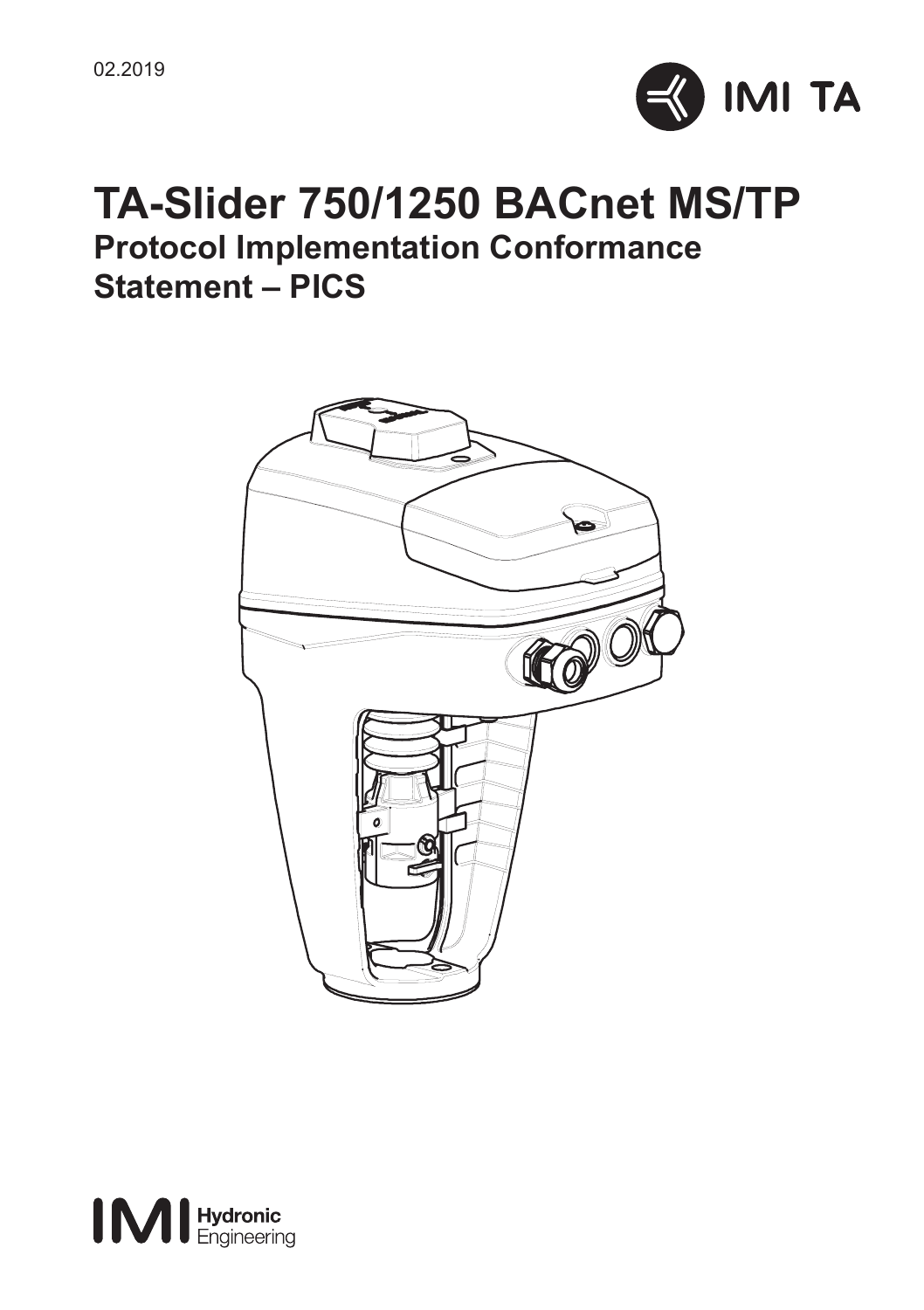## **General information**

| Date:                                                                | 08/06/2017                                                                                                                         |
|----------------------------------------------------------------------|------------------------------------------------------------------------------------------------------------------------------------|
| Vendor Name:                                                         | IMI Hydronic Engineering                                                                                                           |
| Vendor ID:                                                           | 926                                                                                                                                |
| Product Name:                                                        | TA-Slider 750 Plus BACnet MS/TP.                                                                                                   |
|                                                                      | TA-Slider 1250 Plus BACnet MS/TP                                                                                                   |
| Product Model Number:                                                | 322226-X321X, 322227-X321X                                                                                                         |
| <b>Application Software Version:</b>                                 | 1.0                                                                                                                                |
| Firmware Revision:                                                   | 1.0.1; 1.1.0                                                                                                                       |
| <b>BACnet Protocol Revision:</b>                                     | 14                                                                                                                                 |
| <b>Product Description:</b>                                          | Digitally configurable proportional push-pull actuator - 750 N,<br>Digitally configurable proportional push-pull actuator - 1250 N |
| <b>BACnet Standard Device Profile:</b>                               | BACnet Application Specific Controller (B-ASC)                                                                                     |
| <b>BACnet Interoperability Building</b><br>Blocks (BIBBs) supported: |                                                                                                                                    |
|                                                                      | Data Sharing - ReadProperty-B (DS-RP-B)                                                                                            |
|                                                                      | Data Sharing - WriteProperty-B (DS-WP-B)                                                                                           |
|                                                                      | Device Management - DynamicDeviceBinding-B (DM-DDB-B)                                                                              |
|                                                                      | Device Management - DynamicObjectBinding-B (DM-DOB-B)                                                                              |
|                                                                      | Device Management - DeviceCommunicationControl-B (DM-DCC-B)*                                                                       |
|                                                                      | Device Management - TimeSynchronization (DM-TS-B)**                                                                                |
| Segmentation Capability:                                             | <b>No</b>                                                                                                                          |
| Data Link Layer Options:                                             | MS/TP master                                                                                                                       |
| Baud rates:                                                          | Auto, 9600, 19200, 38400, 56700, 76800, 115200                                                                                     |
| Device Address Binding:                                              | No static device binding supported                                                                                                 |
| <b>Networking Options:</b>                                           | None                                                                                                                               |
| <b>Character Sets Supported:</b>                                     | ISO 10646 (UTF-8)                                                                                                                  |
|                                                                      |                                                                                                                                    |

*\*) No password required \*\*) Valid range for years is 2000 – 2099*

## **BACnet object description**

### **Device objects**

| Object type/<br>address | Name               | <b>Description</b>                                                 | <b>Access</b> | <b>Values</b>   |
|-------------------------|--------------------|--------------------------------------------------------------------|---------------|-----------------|
| Device                  | Object ID          | Value computed from the SN by default                              | <b>RW</b>     | 04194303        |
| Device                  | Object name        | "TA-Slider 750-XXXXXXXX" or<br>"TA-Slider 1250-XXXXXXX" by default | <b>RW</b>     | 1 to 25 char    |
| Device                  | Serial-number      | 8 characters                                                       | R             | <b>XXXXXXXX</b> |
| Device                  | Max-master         | Maximum value for the "poll for master"                            | <b>RW</b>     | 1127            |
| Device                  | Location           | Empty by default                                                   | <b>RW</b>     | 25 char max     |
| Device                  | Object description | Valve name ("Unknown" by default)                                  | R             | 25 char max     |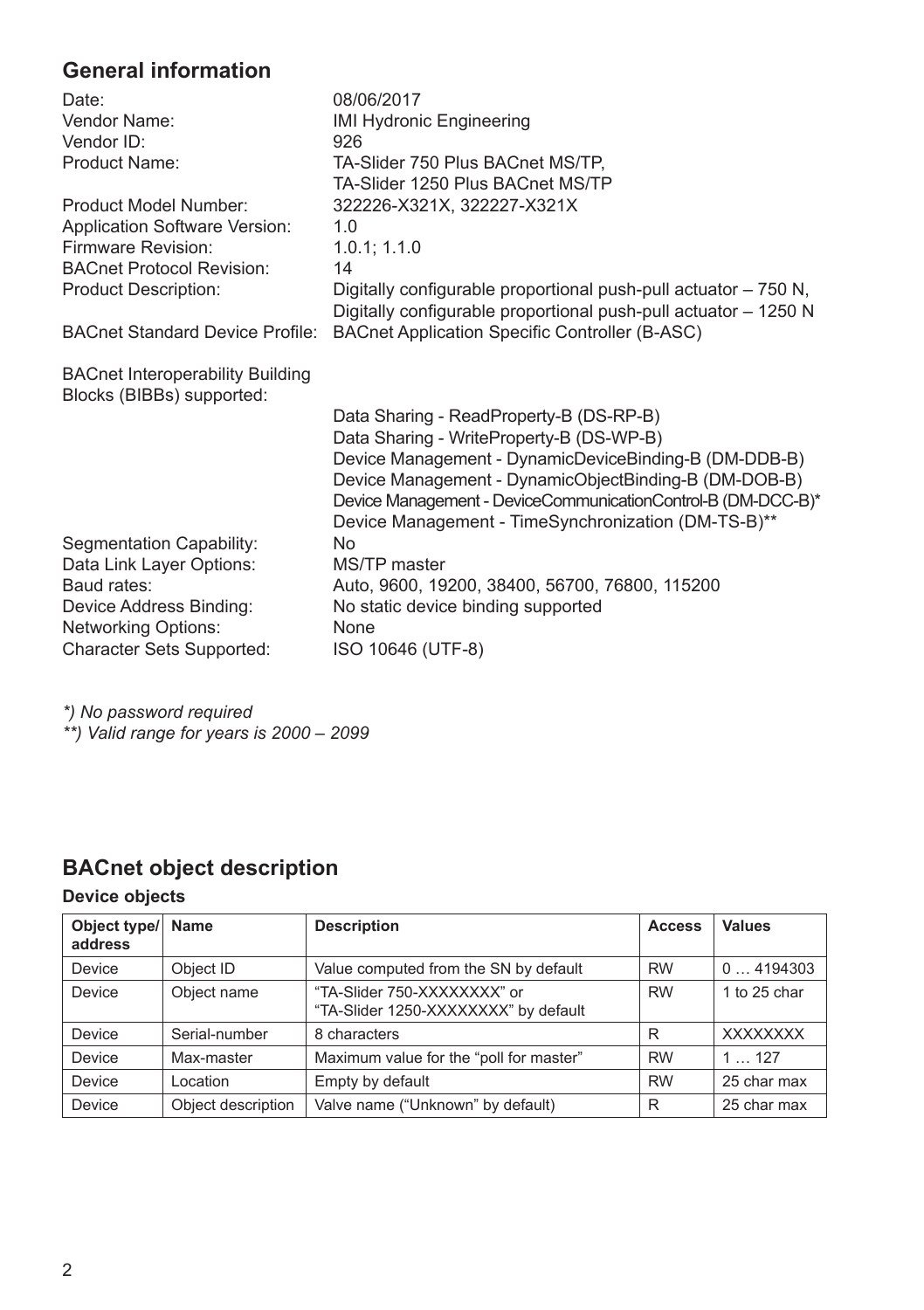#### **Standard objects**

| Object type/<br>address | Name                     | <b>Description</b>                                                    | Access   Values |                                                                                                                                        | Units                    | <b>Resolution</b> |
|-------------------------|--------------------------|-----------------------------------------------------------------------|-----------------|----------------------------------------------------------------------------------------------------------------------------------------|--------------------------|-------------------|
| AI:0                    | Actual value             | Actual valve position                                                 | R               | 0100.00                                                                                                                                | %                        | 0.01              |
| Al:1                    | Detected stroke SI       | Stroke detected by the<br>calibration process (SI)                    | R               | 1000  25000                                                                                                                            | μm                       | 1                 |
| AI:2                    | Detected stroke US       | Stroke detected by the<br>calibration process (US)                    | R               | 0.03937  0.98425                                                                                                                       | in                       | 0.0001            |
| AI:3                    | Motor ontime             | Motor operation time                                                  | R               | 0  Max uint32                                                                                                                          | s                        | 1                 |
| AI:4                    | Actuator ontime          | Actuator operation time                                               | R               | 0  Max uint32                                                                                                                          | s                        | 1                 |
| AI:5                    | Actuator distance SI     | Actuator distance runs (SI)                                           | R               | 0  Max uint32                                                                                                                          | mm                       | 1                 |
| AI:6                    | Actuator distance US     | Actuator distance runs (US)                                           | R               | 0  Max uint32 in inch                                                                                                                  | in                       | 0.1               |
| Al:7                    | Flow SI****              | Flow (I/h)                                                            | R               | 04e9                                                                                                                                   | I/h                      | 1                 |
| AI:8                    | Flow US****              | Flow (US)                                                             | R               | 04e9                                                                                                                                   | <b>USGPM</b>             | 0.0001            |
| AV:0                    | Control value            | Setpoint                                                              | R(W)            | 0100.00                                                                                                                                | %                        | 0.01              |
| AV:1                    | Communication<br>address | MAC Address, Range:<br>$0 \rightarrow 127$ , Default: 127             | <b>RW</b>       | 0127                                                                                                                                   | ä,                       | 1                 |
| AV:2                    | Cyclic control timeout   | Raise an error if no control<br>signal sent before timeout            | <b>RW</b>       | $060$ (default: 0;<br>meaning "no timeout")                                                                                            | minute                   | 1                 |
| AV:10                   | Errors code              | Errors code (0 means "No<br>error")                                   | R               | 0127                                                                                                                                   | ×,                       | 1                 |
| AV:11                   | Error 1                  | Oldest error log**                                                    | R               | $-78$                                                                                                                                  | ÷                        | 1                 |
| AV:12                   | Error 2                  | Error log**                                                           | R               | $-78$                                                                                                                                  | $\bar{a}$                | 1                 |
| AV:13                   | Error 3                  | Error log**                                                           | R               | $-78$                                                                                                                                  | $\overline{\phantom{a}}$ | 1                 |
| AV:14                   | Error 4                  | Error log**                                                           | R               | $-78$                                                                                                                                  | ÷,                       | 1                 |
| AV:15                   | Error 5                  | Error log**                                                           | R               | $-78$                                                                                                                                  | ×,                       | 1                 |
| AV:16                   | Error 6                  | Error log**                                                           | R               | $-78$                                                                                                                                  | ÷,                       | $\overline{1}$    |
| AV:17                   | Error 7                  | Error log**                                                           | R               | $-78$                                                                                                                                  | $\sim$                   | 1                 |
| AV:18                   | Error 8                  | Error log**                                                           | R               | $-78$                                                                                                                                  | $\bar{a}$                | $\mathbf{1}$      |
| AV:19                   | Error 9                  | Error log**                                                           | R               | $-78$                                                                                                                                  | $\sim$                   | 1                 |
| AV:20                   | Error 10                 | Newest error log**                                                    | R               | $-78$                                                                                                                                  | $\overline{\phantom{a}}$ | 1                 |
| B1:0                    | Forced position          | Indicate if mechanical or<br>electrical override                      | R               | Yes / No                                                                                                                               |                          |                   |
| B1:1                    | Binary Input*            | Binary input state                                                    | [R]             | On / Off                                                                                                                               |                          |                   |
| BV:0                    | Valve opening type       | Valve direction of the input<br>signal                                | R               | Push to Close/<br>Push to Open                                                                                                         |                          |                   |
| <b>BV:1</b>             | Force calibration***     | Run the calibration again                                             | <b>RW</b>       | On / Off                                                                                                                               |                          |                   |
| BV:2                    | <b>Bus Binary input</b>  | Bus Binary input state<br>(effective depending on<br>BusBinaryAction) | <b>RW</b>       | On / Off                                                                                                                               |                          |                   |
| BV:3                    | Relay 1*                 | Relay 1 based on<br>configuration                                     | [R(W)]          | Activated / Deactivated                                                                                                                |                          |                   |
| BV:4                    | Relay 2*                 | Relay 2 based on<br>configuration                                     | [R(W)]          | Activated / Deactivated                                                                                                                |                          |                   |
| MSI:0                   | Motor status             | Current motor activity                                                | R               | 1, 2, 3, 4, 5, 6, 7<br>(Stop, Retract, Extend, Calib, ManualOverride,<br>Clogging, Error)                                              |                          |                   |
| MSI:1                   | Power type               | Power source                                                          | R               | Low, High, USB                                                                                                                         |                          |                   |
| MSI:2                   | Characteristic           | Actuator characteristic curve                                         | R               | Linear, Equal Percentage Modified,<br>Inverted EQM                                                                                     |                          |                   |
| MSI:3                   | Speed                    | Actuator speed                                                        | R               | 3 s/mm; 75 s/inch,<br>4 s/mm; 100 s/inch,<br>6 s/mm; 150 s/inch,<br>8 s/mm; 200 s/inch,<br>12 s/mm; 300 s/inch,<br>16 s/mm; 400 s/inch |                          |                   |
| MSV:0                   | RS-485 Baud rate         | Baud rate for the BACnet<br>MS/TP communication                       | <b>RW</b>       | Auto, 9600, 19200, 38400, 56700, 76800,<br>115200                                                                                      |                          |                   |

*\*\*\*\*) Available from firmware version 1.1.0 (Main board: 4.0.0)*

<sup>\*)</sup> Only with relay option.<br>\*\*) Timestamp of the error and short error description.<br>\*\*\*) Force calibration object value is only raised to "On" while a forced calibration is taking place. Object goes back to value "Off"<br>\*\*\*)